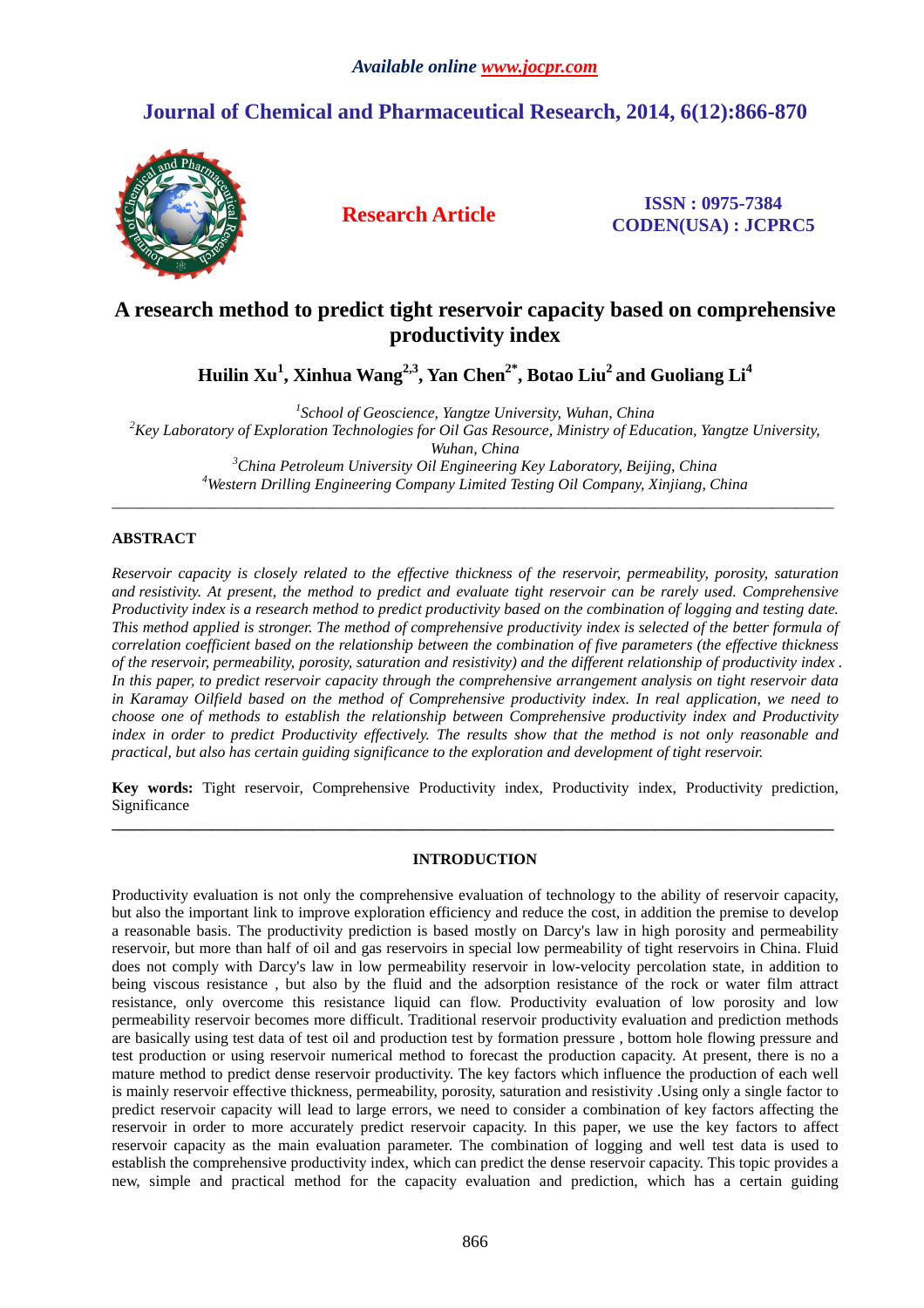.

significance to the exploration and development of oilfield.

#### **EXPERIMENTAL SECTION**

*\_\_\_\_\_\_\_\_\_\_\_\_\_\_\_\_\_\_\_\_\_\_\_\_\_\_\_\_\_\_\_\_\_\_\_\_\_\_\_\_\_\_\_\_\_\_\_\_\_\_\_\_\_\_\_\_\_\_\_\_\_\_\_\_\_\_\_\_\_\_\_\_\_\_\_\_\_\_*

#### **2.1 Construction of comprehensive productivity index**

Generally, the greater the effective thickness of reservoir , the higher well production rate; permeability is directly to the flow ability of reservoir ,when the greater the permeability, the greater the flow capacity of the reservoir ;the larger reservoir porosity ,the stronger percolation ability, so the porosity have a direct impact on the size of the well fluid production; on the limit standard of the reservoir litho logy and physical property, the higher reservoir resistivity , the higher the sufficient oil of the reservoir[9-10].Therefore , if only we use a certain single factor of the reservoir to establish relationship with the productivity of well testing to determine the capacity of oil well, which will inevitably have limitations, but they have a good correlation between the combination.

In order to accurately predict reservoir capacity, we need to consider a comprehensive evaluation index, which consider the key factors that can be closely related to the reservoir production as much as possible. Therefore, we need to establish a productivity index through effective thickness, permeability, porosity, saturation and resistivity of the combination of reservoir parameters .The quantitative relationship between productivity index and the productivity index of reservoir, which be called integrated production index.

#### **2.2 Quantitative prediction and effectiveness evaluation of reservoir productivity**

The production of each well is likely to be the contribution of a layer segment ,which based on the single segment of perforating fracturing as to single well; The production of each well may be the contribution of multiple layers ,which based on multiple segments of perforating fracturing as to single well. On the basis of identification of the oil and water , through the method of statistical analysis ,the well testing and logging data have been put into in certain area in Karamay ,using the relationship between comprehensive productivity index and productivity index of the well-known to predict productivity of the unknown wells.

In practical application, the relationship of three mathematical parameter optimization of the productivity index and productivity index be used to predict productivity of the unknown wells. The first is based on the product of the combination of four parameters( the effective thickness, permeability, porosity and resistivity )to establish a comprehensive productivity index called ZZ (RT), by fitting ZZ (RT) = H  $\times$  K  $\times$   $\omega \times$  Rt and productivity index, to set up the prediction formula of reservoir productivity; the second is based on the product of the combination of four parameters( the effective thickness, permeability, porosity and oil saturation)to establish a comprehensive productivity index called ZZ (So), by fitting ZZ (S0) = H  $\times$  K  $\times$   $\varphi$   $\times$ S0and productivity index, to set up the prediction formula of reservoir productivity ; the last is based on the product of the combination of five parameters( the effective thickness, permeability, porosity, resistivity and oil saturation)to establish a comprehensive productivity index called ZZ (RS), by fitting ZZ (RS) = H  $\times$  K  $\times$   $\omega$   $\times$ S0 $\times$  Rt and productivity index, to set up the prediction formula of reservoir productivity.

According to table 1, the relation graphs between the comprehensive productivity index and productivity index were respectively drawn, as shown in figure 1, figure 2 and figure 3.

|                | the       |              |          |                |              |           |                     |                     | the actual   | Productivity |
|----------------|-----------|--------------|----------|----------------|--------------|-----------|---------------------|---------------------|--------------|--------------|
| Well           | effective | permeability | porosity | oil saturation | resistivity  | ZZ(SO)    | ZZ(RT)              | ZZ(RS)              | productivity | index        |
| type           | thickness | (Md)         | (% )     | (% )           | $(\Omega m)$ | $(m*Md)$  | $(m^*Md^*\Omega m)$ | $(m^*Md^*\Omega m)$ | index        | preduction   |
|                | (m)       |              |          |                |              |           |                     |                     | $m3/(d*Mpa)$ | $m3/(d*Mpa)$ |
| A <sub>1</sub> | 9.1       | 0.3067       | 6.44     | 36.56          | 24.40        | 657.1084  | 438.4905            | 16030.5537          | 0.0405       | 0.0868       |
| A2             | 9.2       | 0.6717       | 12.01    | 55.70          | 26.68        | 4133.8334 | 1979.9229           | 110281.7054         | 0.1078       | 0.1810       |
| A4             | 9         | 0.0498       | 9.45     | 52.62          | 39.11        | 222.8088  | 165.6034            | 8714.0533           | 0.0515       | 0.0794       |
| A <sub>5</sub> | 6         | 0.4481       | 7.86     | 26.69          | 39.11        | 563.9934  | 826.4437            | 22057.7835          | 0.0777       | 0.0928       |
| A6             | 15        | 0.6195       | 8.98     | 39.80          | 69.39        | 3322.0950 | 5792.0196           | 230535.8932         | 0.3251       | 0.3013       |
| A7             | 10        | 0.6927       | 9.31     | 36.14          | 45.21        | 2329.5326 | 2914.4297           | 105327.4881         | 0.1956       | 0.1761       |
| B1             | 9.2       | 1.0162       | 10.34    | 3.35           | 77.27        | 323.8478  | 7469.4193           | 25022.5546          | 0.1550       | 0.0958       |
| B <sub>2</sub> | 10.2      | 0.0087       | 11.05    | 22.11          | 33.33        | 21.7304   | 32.7597             | 724.3168            | 0.0371       | 0.0715       |
| B <sub>3</sub> | 16.6      | 0.0960       | 9.91     | 49.56          | 29.55        | 782.5332  | 466.5467            | 23121.1244          | 0.0843       | 0.0939       |
| B <sub>4</sub> | 14.2      | 0.8768       | 13.54    | 50.12          | 72.41        | 8449.2588 | 12206.9200          | 611663.6180         | 0.5615       | 0.6824       |
| B <sub>5</sub> | 13.7      | 0.9648       | 12.96    | 53.54          | 82.24        | 9171.5182 | 14087.8904          | 754230.6446         | 0.6692       | 0.8250       |

**Table 1 the date table of three Comprehensive Productivity index**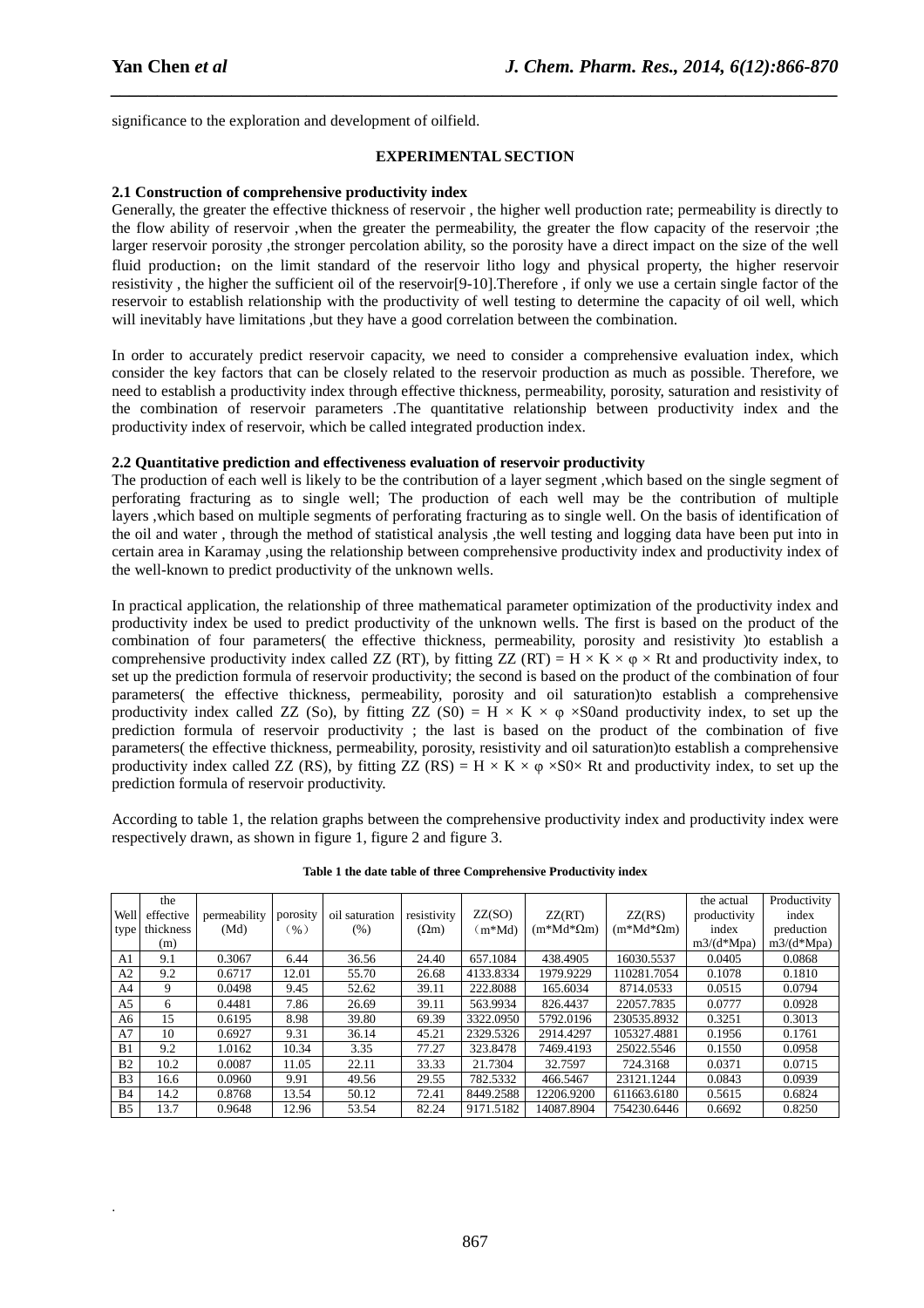.



**Fig. 1 the relationship between Comprehensive Productivity index and Productivity index** 



**Fig. 2 the relationship between Comprehensive Productivity index and Productivity index** 

These correlations of regression formulas between the comprehensive production capacity index and productivity index are better from the analysis contrast of figure1, figure2 and figure 3.The correlation of the production forecasting formula as to  $ZZ(RS)$  is the best. Therefore, it is preferable to predict the tight reservoir capacity of this area ,which can use the regression formula between the comprehensive index ZZ (RS) and productivity index. The contrast diagram between the productivity index of the regression formula which be calculated by  $Q/\Delta p = 0.000001 * ZZ(RS) + 0.070731$  and the actual productivity index is shown in figure 4. The fitting effect is good, which can be seen in figure 4.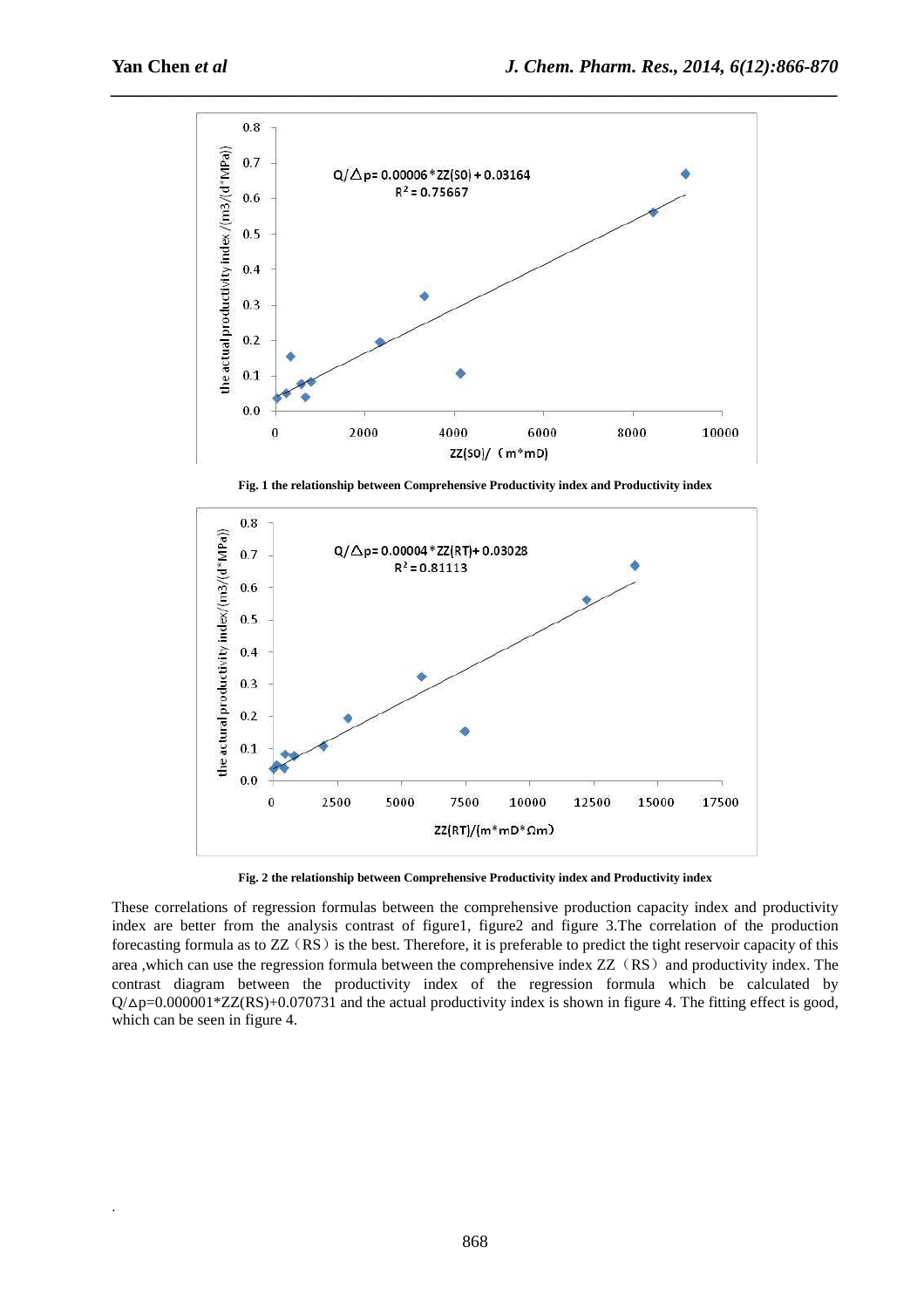

**Fig.3 the relationship between Comprehensive Productivity index and Productivity index** 



**Fig. 4 the contrast diagram between Comprehensive Productivity index and Productivity index** 

#### **CONCLUSION**

Based on this study, certain conclusions have been made**:**

.

(1)The effect which considers the impact between the combination of reservoir parameter with productivity index to establish the formula to predict the productivity of tight reservoir is better. The more factors we consider, the better effect we predict tight reservoir .In actual application, therefore, we need to summarize the realistic productivity prediction expression.

 $(2)$  The method of comprehensive productivity index is closely related to the factor of reservoir, so it does not can completely determine the reservoir capacity .We need to consider more fetors into it in order to predict reservoir productivity accurately, such as shale content, well completion method et al.

#### **REFERENCES**

[1] Zeng Jianhui,Yang Zhifeng,Feng Xiao etc. *Advances in Earth Science*,**2014**,29(6) :651-661. [2] Fu Haijiao, Tang Dazhen, Xu Hao etc. *Fault Block oil & Gas Field*, **2012**,19(1):47-50.

[3]Pang Zhenlian, Zou Caineng, Tao Shizhen etc. *Engineering Science*, **2012**,34(7):60-67.